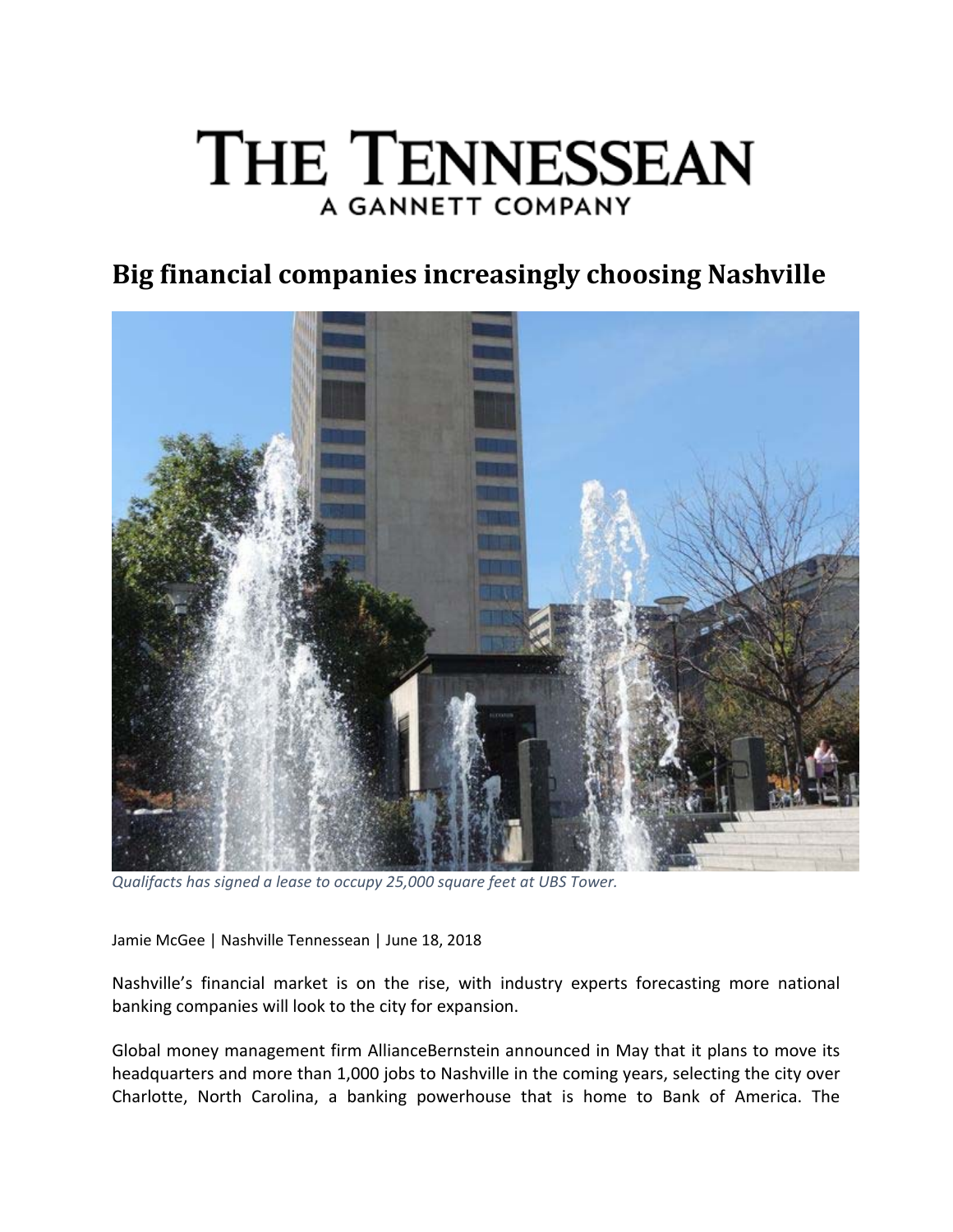AllianceBernstein announcement follows JPMorgan Chase & Co.'s expansion to Nashville in 2011 and UBS' in 2014.

"They recognize Nashville now as competition," Nashville wealth manager Stephen Frohsin said of Charlotte. "Maybe 10 years ago they didn't see us that way. We will be on the short list."

AllianceBernstein's portfolio managers, high net worth business and sell‐side research business will remain in New York, with Nashville welcoming business service jobs that earn between \$100,000 and \$200,000 — IT, legal, compliance, human resources, sales and marketing.

The trend of Wall Street firms relocating back‐office jobs is playing out in midsize cities across the United States. Goldman Sachs opened a Salt Lake City office in 2000 with about 100 workers and has since grown to more than 2,700. Deutsche Bank moved operations to Jacksonville, Florida, in 2008 and employs more than 2,000 there.

In Nashville, UBS now employs more than 1,200 full‐time workers and has 90 individuals in its wealth management branches in Nashville and Franklin.

As Wall Street firms pursue mergers amid a more relaxed regulatory environment and seek alternatives to the high costs of operating in New York, the wave of relocations is likely to continue, according to John Boyd, principal of the Boyd Co., a site selection company in Princeton, New Jersey.

"These companies want a brick‐and‐mortar presence in New York and Chicago, Boston, San Francisco," Boyd said. "That will never change. However, they want to do more with less. They want to shift labor-intensive operations to lower-cost markets. Nashville, historically a very strong banking sector, is really well primed to capitalize on this theme."

Boyd evaluated 40 large U.S. cities and identified Nashville as having the second lowest costs in the U.S. for financial industry back offices, based on labor, real estate, utilities and taxes. San Francisco had the highest cost at \$13.6 million a year, compared with Nashville at \$10.3 million.

AllianceBernstein's move to Nashville from New York could save the company more than 22 percent, Boyd said.

Tennessee also enacted a law this spring cutting taxes for publicly traded investment firms, further bolstering Nashville's appeal.

"AllianceBernstein has helped shine another light on Nashville and in this instance it is not tourism and not health care related, so a net‐net for Nashville as a business center," said Jeff Davis, a banking analyst in Nashville and managing director at Mercer Capital. "More service providers that specialize, in this case, as asset managers or as broker dealers will start to establish outposts here. That's good for businesses and opportunities for professionals."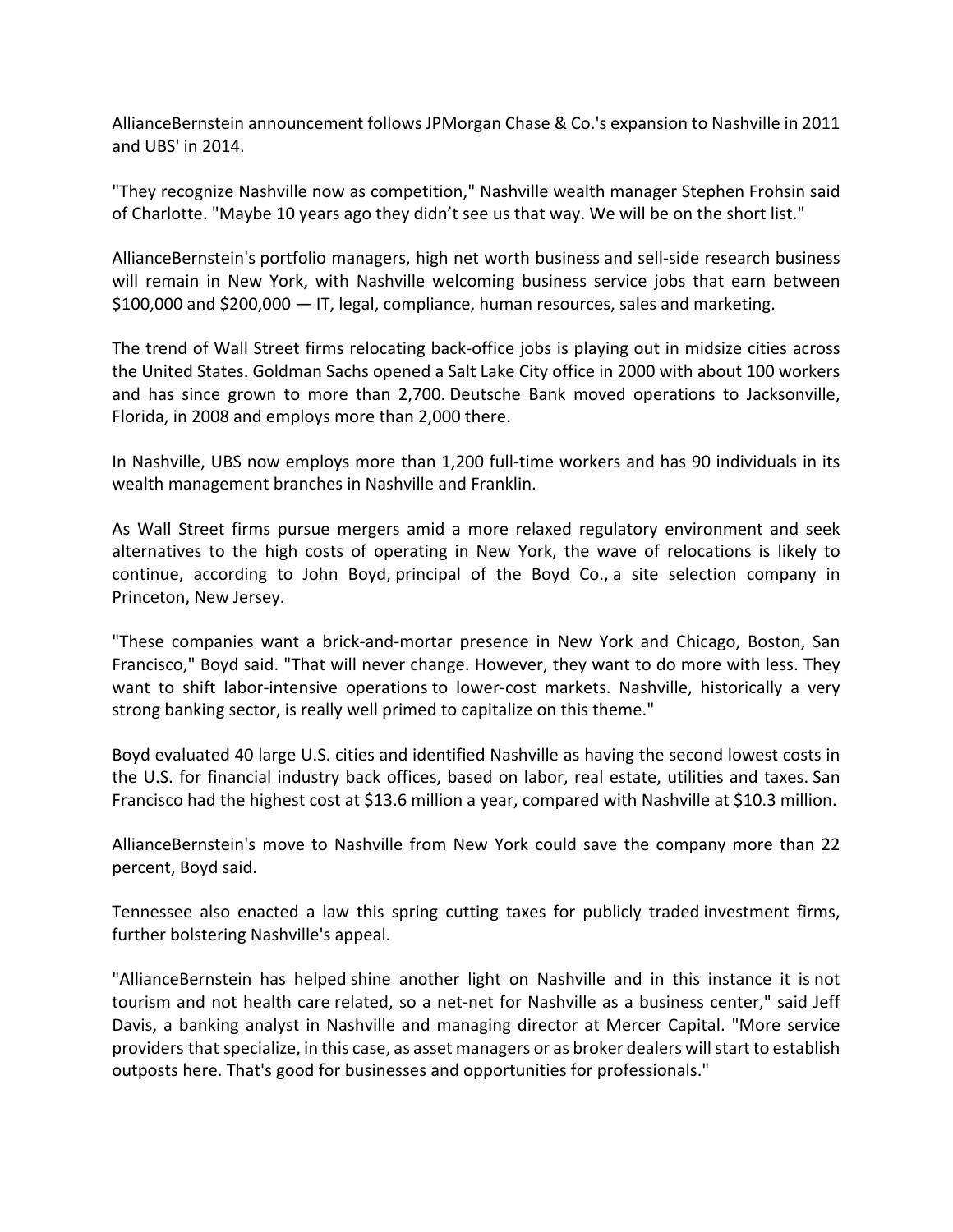

*AllianceBernstein COO Jim Gingrich, CEO Seth Bernstein, Gov. Bill Haslam, Mayor David Briley and state Rep. Brenda Gilmore attend AllianceBernstein's announcement May 2, 2018, that the global money management firm plans to move its headquarters and more in the coming years.*

### **Nashville's banking history**

In the late 1990s, two of Nashville's oldest brokerage firms — Equitable Securities and J.C. Bradford — and the city's last major local bank — First American — sold to outside companies, marking a new chapter for Nashville's financial sector. In the years that followed, Nashville remained a banking stronghold in the Southeast but lived in the shadow of Atlanta and Charlotte, home to Bank of America and Wachovia, which was purchased by Wells Fargo during the financial crisis.

"There was certainly a vacuum created when Equitable and J.C. Bradford were acquired," Frohsin, a principal at Woodmont Investment Counsel, said. "The jobs created directly and indirectly at the time were a major driver of our local economy. After those firms were acquired, a lot of those jobs disappeared."